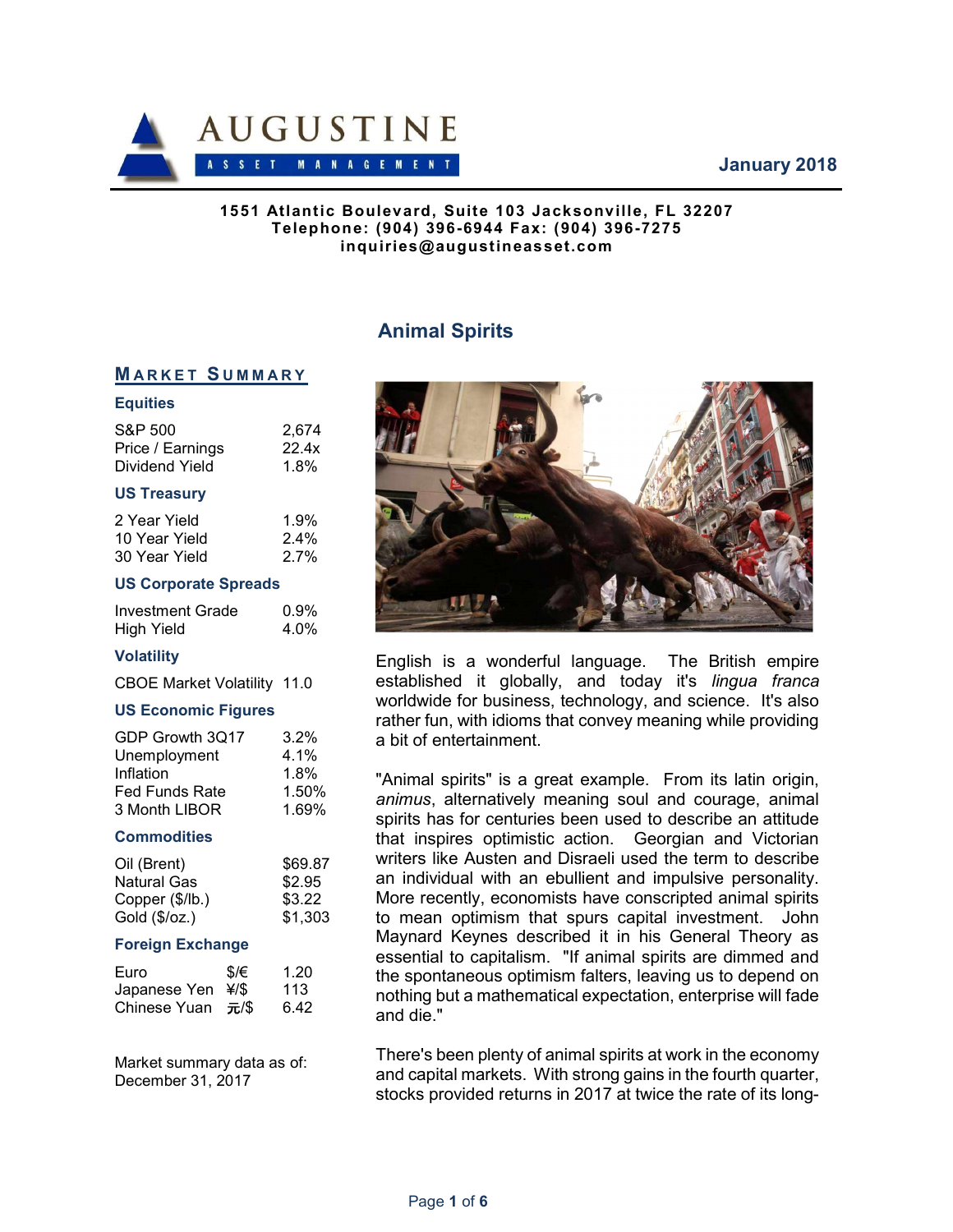term average. US stocks (S&P 500) returned 21.8%. International stocks (MSCI All Country World) returned 18.2% in local currency, with dollar weakness adding extra return for US investors. Bonds (Bloomberg Barclays US Aggregate) returned 3.5%, benefiting from a slight drop in long-term interest rates. Tightening corporate spreads afforded credit-oriented bond investors returns above the benchmark index.

Tacked on to gains achieved since the market bottom in 2009, the current bull market is of historic magnitude and duration. The current leg of the rally has been particularly relentless, now counting 14 consecutive months of gains -- the longest uninterrupted streak since 1928. It raises a few questions voiced by many of our clients. How much longer can this market go at the pace it's been running? Are there many innings left in the bull market, or are we in the 9th?

The quick (and rather unhelpful) answer is that we don't know. No one does. But as analysts and prudential stewards of your capital, we look at several measures that paint a picture of where we stand in the cycle -- what's the risk-adjusted opportunity presented by the capital markets and the commensurate stance appropriate for each of your portfolios.

Clients and readers of our letters won't be surprised that valuation is central to this analysis. With stocks trading 36% higher than historically normal valuations and with bond yields providing near-record-low compensation versus inflation expectations (exhibits 1 and 2), our medium-term outlook for stocks and bonds is for lower-than-historical returns. Valuation in capital markets mean-reverts, and we'll experience lower productivity from capital in the process.



Exhibit 2: Bloomberg Barclays US Aggregate Yield %

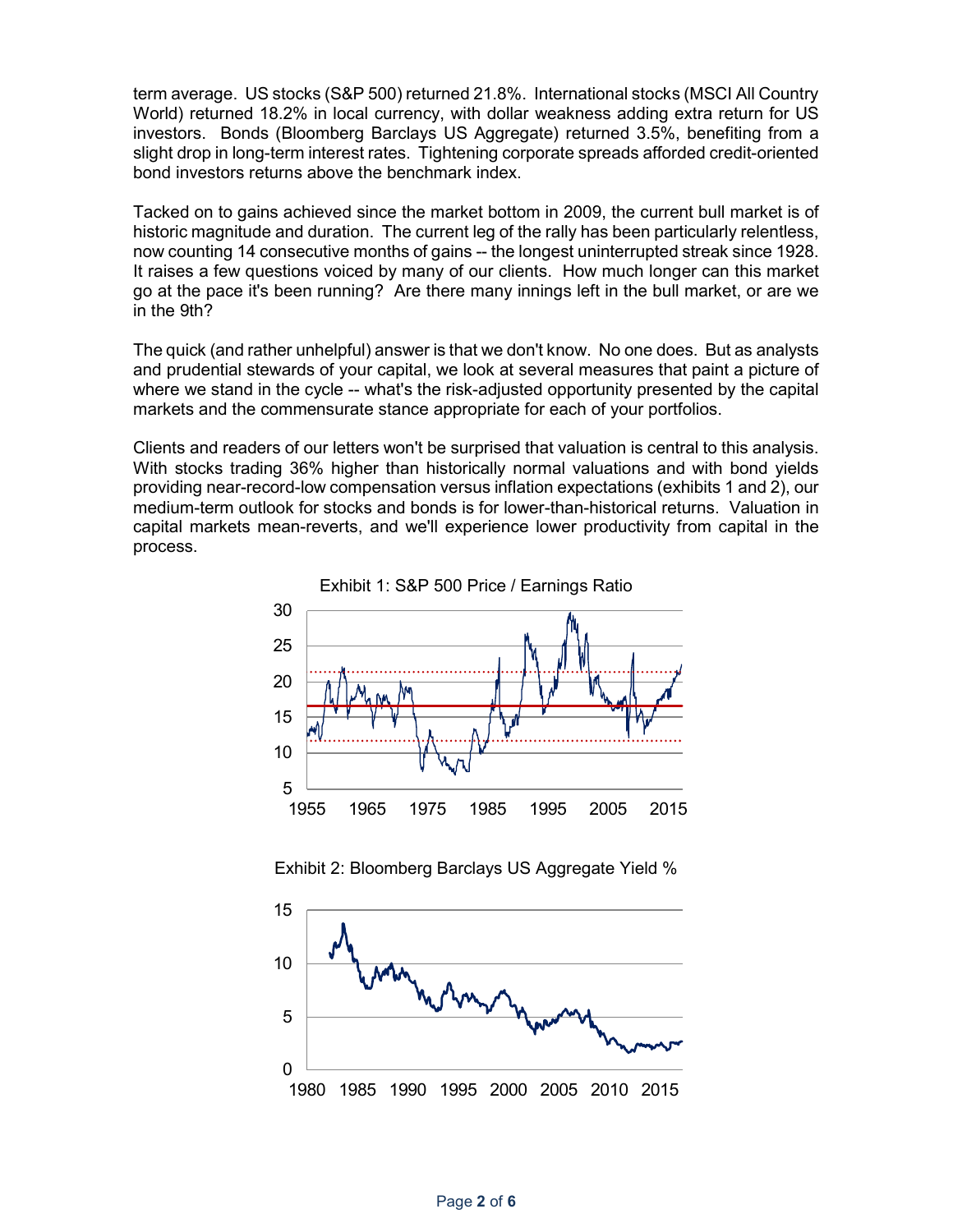Investor sentiment, meanwhile, is at a level similar to the technology stock market bubble eighteen years ago. Household asset allocation toward stocks (held directly, in funds, and in 401k accounts versus total financial assets) has reached levels last seen in the late 1990s. Cash levels, according to the American Association of Individual Investors, has reached a record low. Bond investors are likewise sanguine with collateralized loan issuance and covenant-lite loan new issuance reaching volumes in 2017 double that of prior annual records. Mr. & Mrs. Market certainly have animal spirits.

Trends within markets also bear the hallmark of enthusiasm. Stocks with speculative characteristics -- high valuation, price momentum, expected growth, and volatility risk vastly outperformed those that are lower priced, less dependent on aggressive earnings expectations, and less volatile (exhibit 3). 2017's market leadership by speculative stocks is a trend continued over the last several years (exhibit 4), and its accelerating relative performance marks a dynamic historically found in late stage bull markets.



Exhibit 3: S&P 500 Top & Bottom Quintile Factor Performance % in 2017



Exhibit 4: S&P 500 Annualized Factor Performance % 2013-2017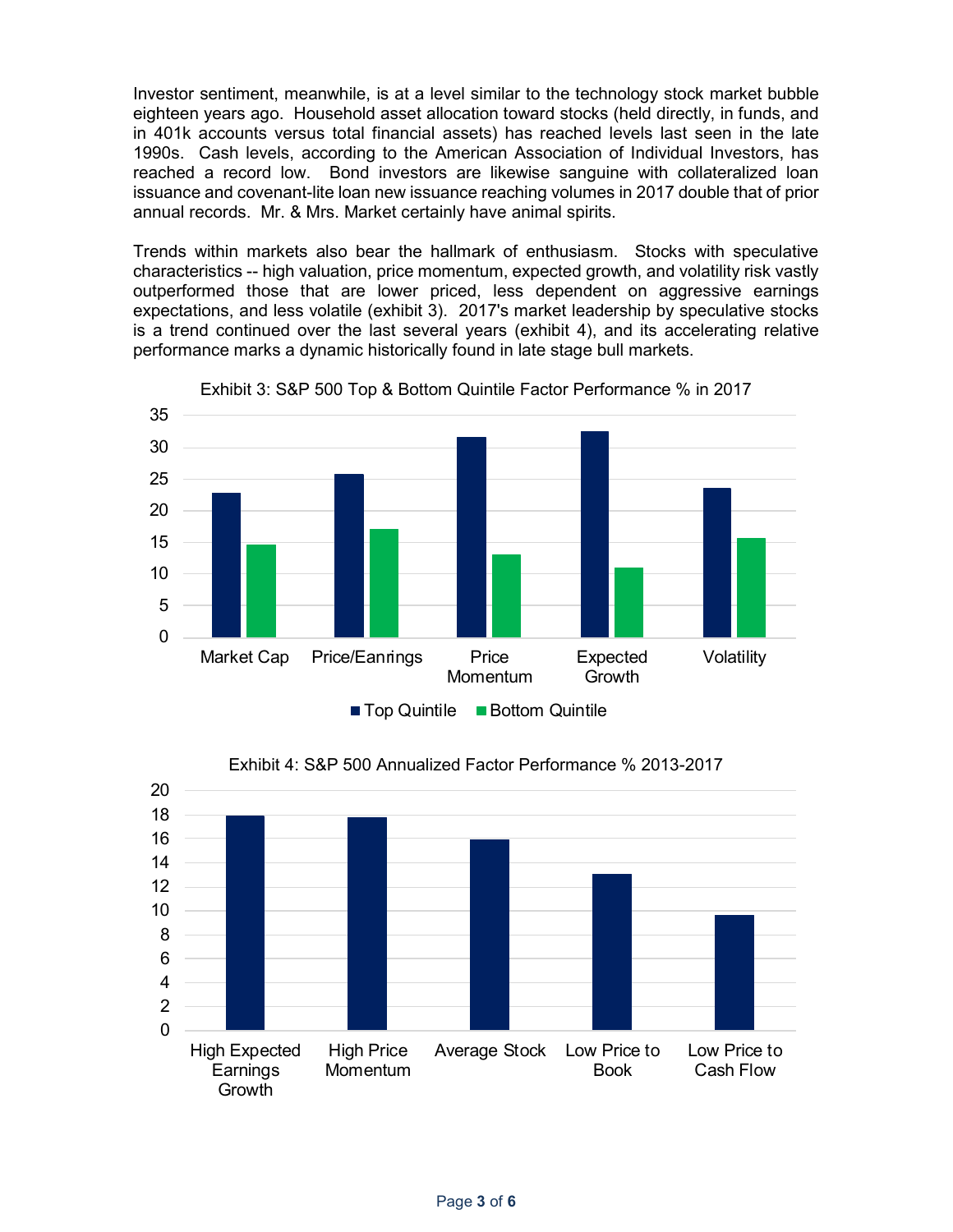With valuation and sentiment elevated and with speculative investments outperforming safer ones, it's clear to us that there's materially higher-than-normal risk embedded in stock and bond markets and their indices. The long-term reward per unit of risk proposition is substantially lower compared with the historical average.

Yet, the trouble with analysis that combines valuation, sentiment, and market history is timing; it doesn't tell you when reversion to mean happens. To quote Keynes again, "the market can stay irrational longer than you can stay solvent." Indeed, we believe the increased popularity of index investing through traditional and exchange traded funds could extend the life of the most risk-seeking phase of the market cycle. Most passive investment products are based on market-capitalization-weighted indices, and they promote and selfreinforce increased exposure to what's recently performed best, irrespective of fundamentals and valuation. The bull market appears mature, but it can, in baseball terms, possibly go extra innings.

In our view, a key reason why markets can continue to perform well is the improving economy. Growth worldwide improved in 2017 (exhibit 5), and survey-based leading indicators suggest low near-term risk of recession. Willingness among businesses for capital expenditures, notably absent for many years, has risen (exhibit 6). Less regulatory burden and the recently passed US tax legislation are clearly positive for business, particularly those that are capital intensive. Government policy that's more supportive has released animal spirits among businesses that should help the economy.





Exhibit 6: Philadelphia Fed Capital Expenditures 6 Month Forecast "Up" %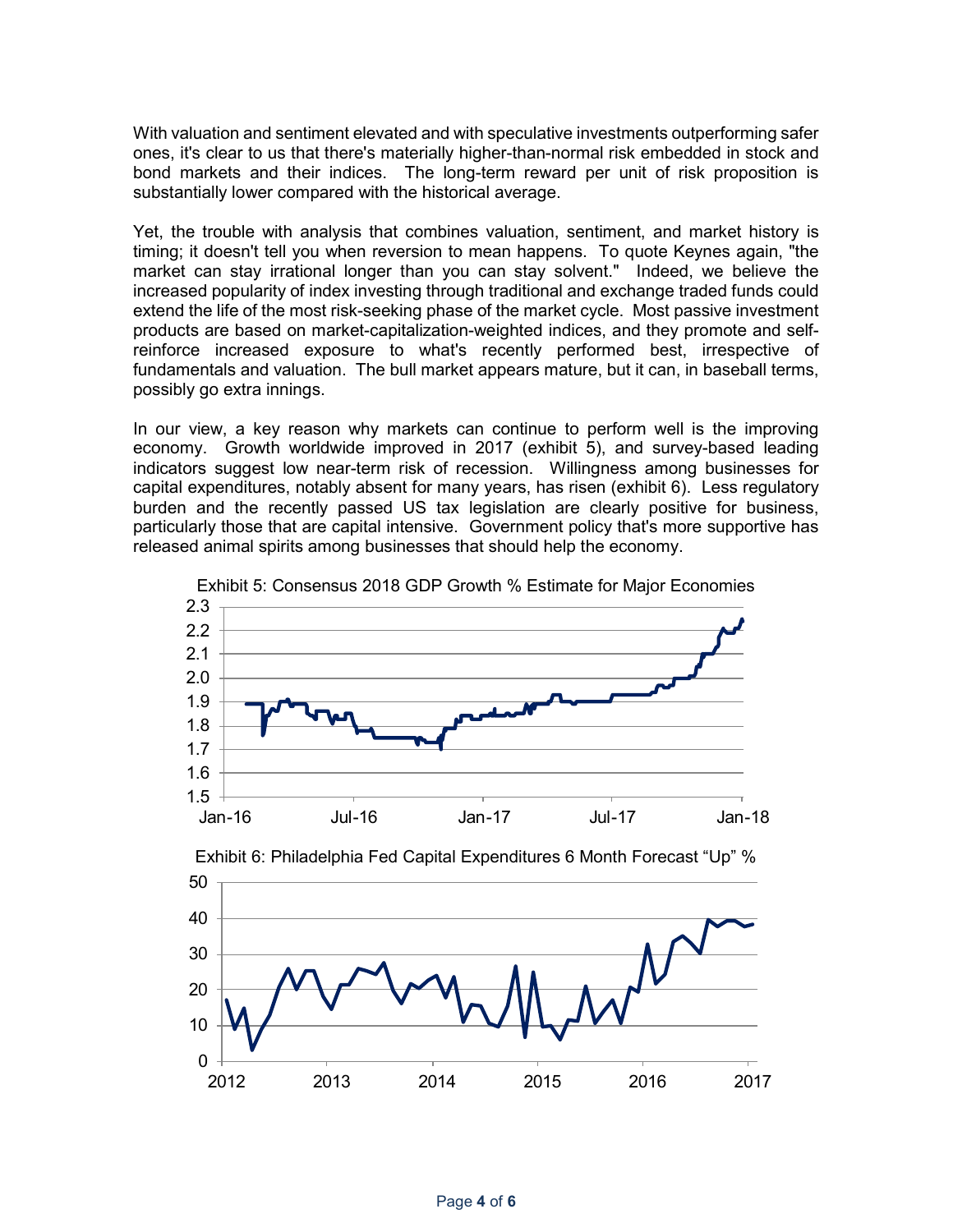Our market and economic outlook suggests a centrist strategy in client portfolios. An absolute approach to value would suggest largely exiting the markets. A pure momentum approach (running with the bulls Pamplona-style) would entail a feast-and-famine return experience for clients. Neither appears appropriate. While markets as a whole appear expensive and riskier than normal, we continue to find stocks of quality businesses that trade at reasonable valuations and present attractive risk-adjusted returns. Hence, we favor a portfolio of such stocks versus bonds relative to "normal" client-specific asset allocations. Within bond portfolios, our credit-oriented approach tilts toward the lower risk of a recession and away from the increasing risk of higher rates.

We will remain vigilant in monitoring the economic and investing environment. Among the factors that might change the current market tenor, higher long-term interest rates are perhaps the least anticipated. Tighter labor markets and recovering commodity prices imply an end to the low inflation of recent years (exhibit 7). Meanwhile, less central bank bond purchases and increased deficit spending mean higher issuance of government debt.



Higher rates would challenge the value proposition of stock and bond markets and would cause a shift in relative performance within those markets from what has recently worked unusually well to what has lagged. Changes to our stock portfolios during 2017 such as trimming exposure to the technology sector to reinvest in lower-valued cyclicals and our continued low-duration stance in bond portfolios bring some resilience to client portfolios should higher rates arrive.

We appreciate working with you and would welcome further discussion of our outlook and the strategy reflected in your portfolio. Please contact us with any questions.

With best wishes for 2018,



Jeffrey E. Bernardo, CFA Neil J. Sullivan, CFA Gregory M. Estes, CFA Frederick M. Blum

V. : 0

M i leng

Austen P. Cornell, CFA Milena D. Spasova, CFA CIPM Franco Cirelli, CPA CFP